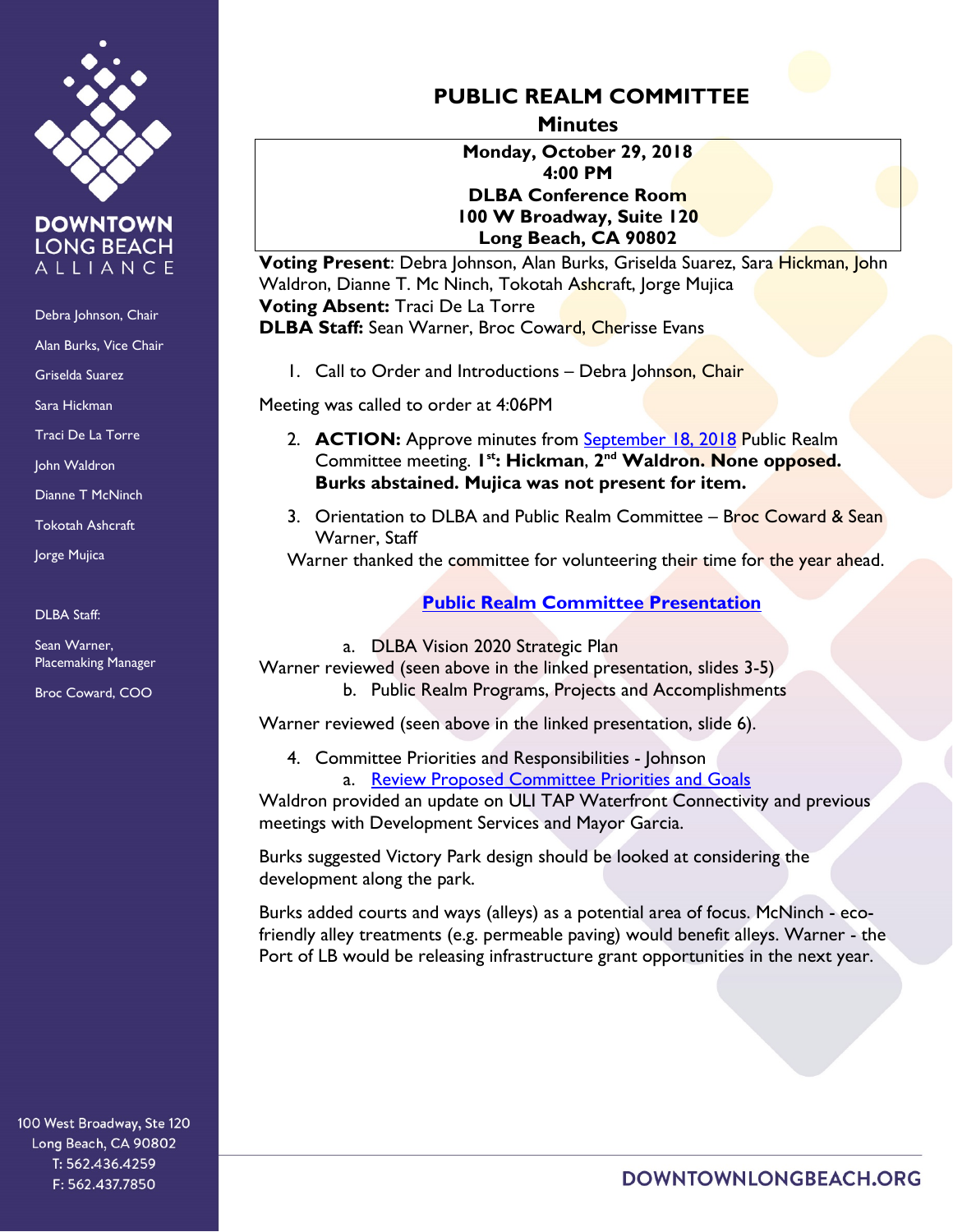Mujica urged the group to consider pedestrian safety regarding the street person population living in alleys when discussing alley improvements.Coward provided background on DLBA's partnership with MHA (Alley Busters program).

Hickman suggested the group identify existing projects, programs and policies related to downtown alleys. Burks suggested mapping the alleys.

Johnson suggested that the Committee invite a City rep to provide an overview of current projects related to alleys. She also provided background on Long Beach Transit's STAR initiative and input received at LBT presentation at joint Public Realm/Economic Development Committee meeting in Nov 2017. DLBA has engaged a consultant to develop a scope of work to identify steps in the implementation of a Downtown connector.

Suarez inquired about funding available for public art projects and the possibility of incorporating arts into all projects including alleys.

b. Actions and Assignments Working Group member assignments:

- 1. Victory Park Design/Pine Ave Burks, Waldron, Mc Ninch
- 2. Courts & Ways S. Hickman, Ashcraft, Mc Ninch, Burks
- 3. Downtown Connector Johnson, Suarez, Mujica

Next meeting the Committee will identify specific goals and actions associated with each area of focus

c. Timelines and Metrics

To be identified at November Public Realm Committee meeting.

5. Public Realm Committee Meeting Day and Time – Johnson

Committee agreed to meet on the third Monday of every month at 4pm

- 6. Old Business
- 7. New Business
- 8. Public Comment (three minutes on all non-agenda items)
- 9. Adjournment

Meeting adjourned at 5:15pm.

## **NEXT PUBLIC REALM COMMITTEE MEETING: TBD DLBA Conference Room 100 W Broadway, Suite 120**